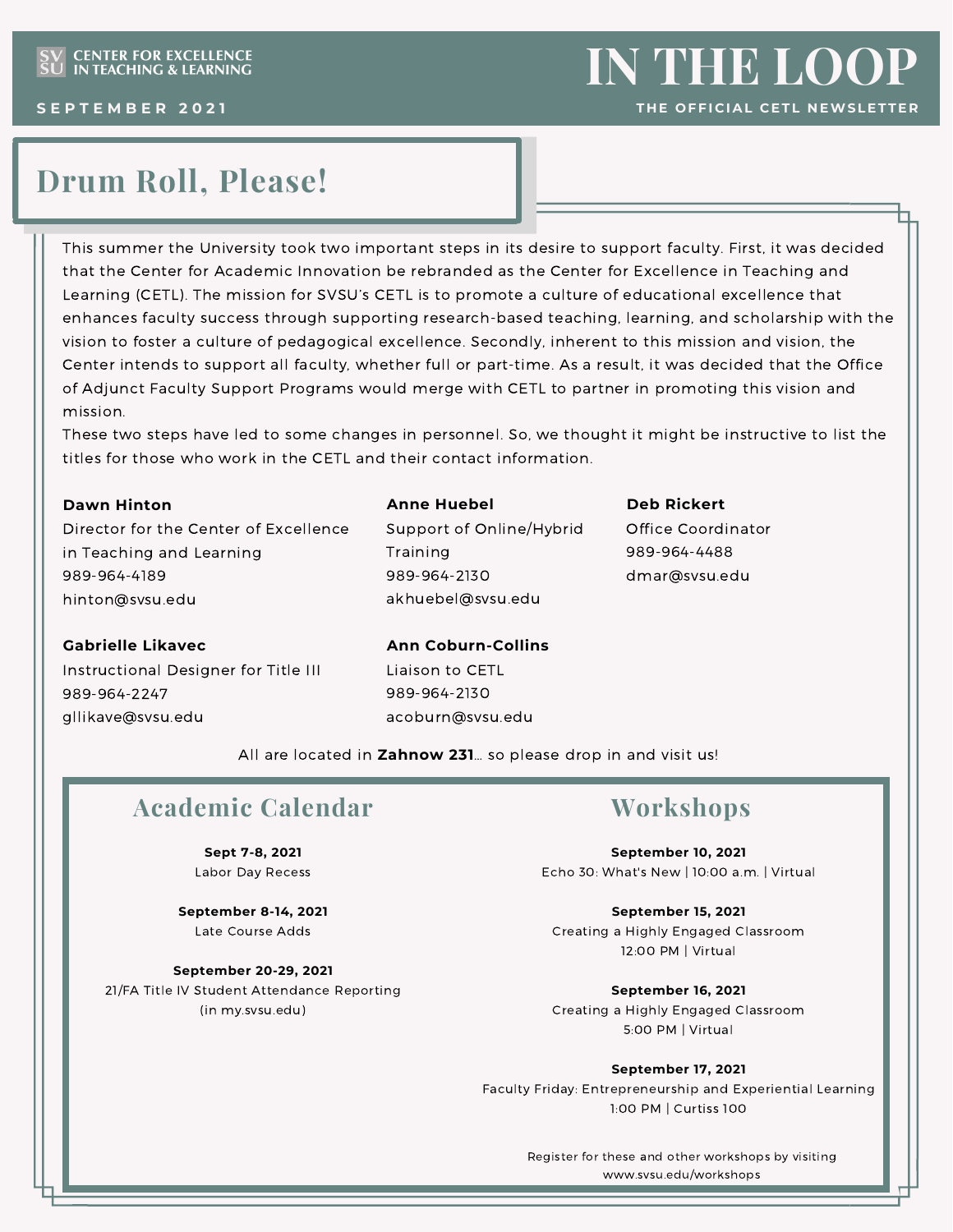### **Blog - At the Center**

We are proud to introduce At the Center, the blog for the Center for Excellence in Teaching and Learning. The blog is intended to promote CETL's vision for fostering a culture of pedagogical excellence by supporting a faculty network dedicated to sharing ideas and innovations in teaching and learning. The premiere edition of the blog will be published on September 1st and will continue to be published bimonthly. The blog this year will focus on experiential learning and offer tips for its practical application. We invite members of the SVSU community to submit blog posts or ideas by emailing **cetl@svsu.edu**. You can find the blog by going to **[www.svsu.edu/cetl/blogpage/](http://www.svsu.edu/cetl/blogpage/)**

### **Professional Development Opportunities**

CETL is proud to announce that a fresh batch of professional development opportunities is available this academic year. Faculty Fridays will continue monthly and are themed around experiential learning. The first **Faculty Friday** titled **Entrepreneurship and Experiential Learning** will be held on **Friday, September 17th at 1:00 p.m.** and will feature Mohamed Adel as the presenter. Dr. Adel is responsible for the MakerSpace in the Carmona College of Business and Management.

This first Faculty Friday will be held in Curtiss 100 at 1:00 p.m. CETL is also offering monthly workshops aimed at helping your students succeed. The September workshop is titled, **Creating a Highly Engaged Classroom**. This will be offered virtually on **Wednesday, September 15th at Noon** and on **Thursday, September 16th at 5:00**. A link to the sessions will be sent to you via email the day before the workshop. You can register for these and other workshops by going to this website:

**[https://appsc.svsu.edu/workshops/workshopsoffered](https://appsc.svsu.edu/workshops/workshopsOffered)** Once there, if you want to register for one of our workshops, you will need to go to the dropdown box and select "Tools for Teaching."

### If you need any assistance, please feel free to contact us at **[cetl@svsu.edu](mailto:cetl@svsu.edu)** or call us at **964-2622.**

### **ECHO360 in the Classroom**

Faculty have been asking if it is mandatory to provide classroom access to students virtually. According to the Provost's Office, if a student signed up for face-to-face classes, then those classes should be held in a classroom on campus. There might be an instance where one or more of your students must be quarantined. In that case, should you want to help your students keep up with their course work, then you might want to record your class.

All classes have the capability to be recorded by using ECHO360. In order to understand how this tool works, you can register for ECHO360 training by going to the following website and scrolling to ECHO360 in the drop-down box: **[https://appsc.svsu.edu/workshops/workshopsoffered/](https://appsc.svsu.edu/workshops/workshopsoffered)**

### **Inclusive Syllabus Language**

In order to create a more inclusive syllabus this fall, the Office of Accessibility Resources and Accommodations (ARA) is offering some new syllabus language intended to help those who have visible and invisible disabilities find the support they might require in order to be successful in your classroom. This language is as follows:

Saginaw Valley State University views disability as an important aspect of diversity and is committed to providing equitable access to learning opportunities for all students. Accessibility Resources and Accommodations (ARA) is the office that collaborates with students who have disabilities in order to provide and/or arrange for reasonable accommodations.